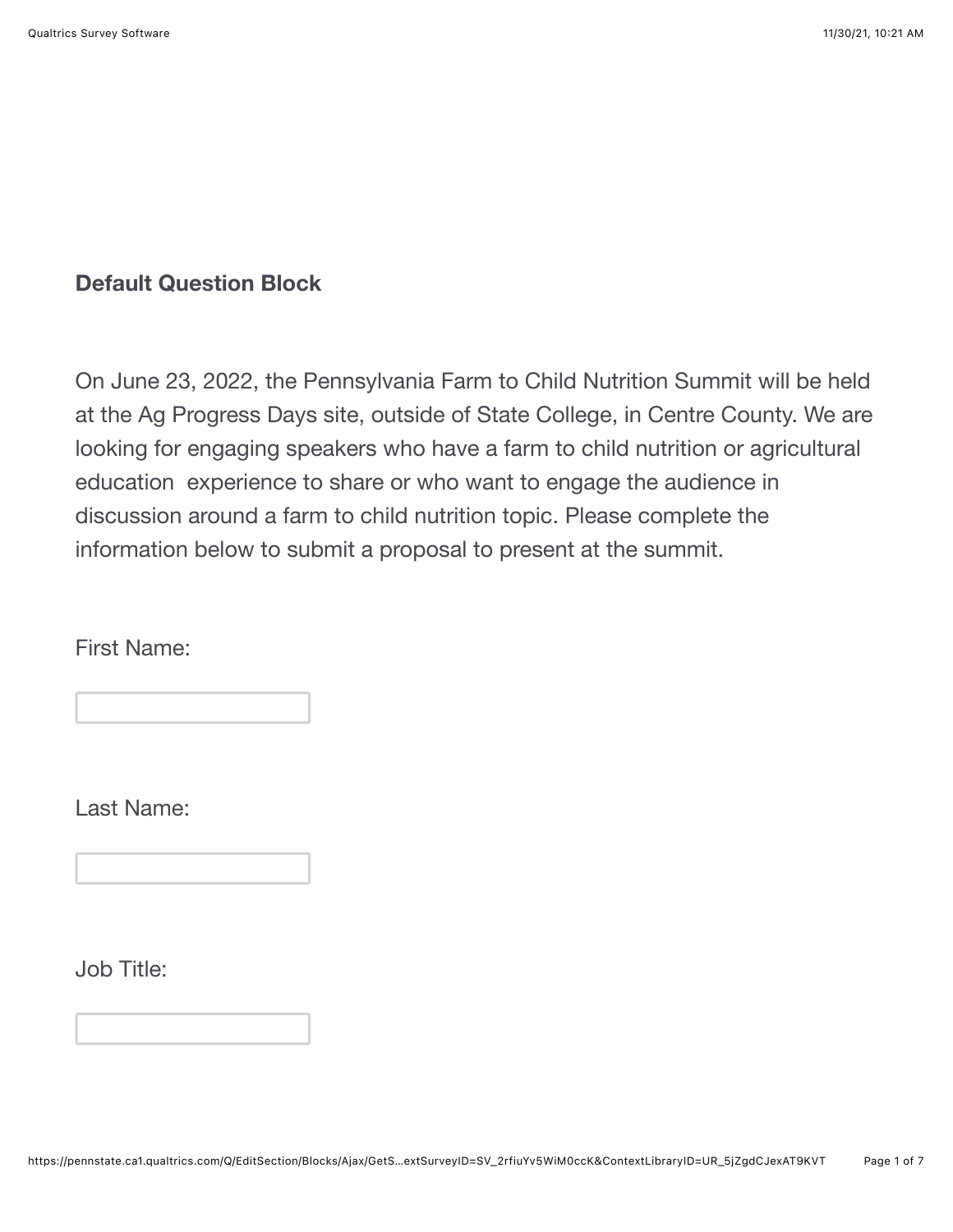## Affiliation:

E-mail address:

Phone number:

Will you have a co-presenter?

O Yes

O No

Co-presenter's first name:

Co-presenter's last name:

Co-presenter's job title: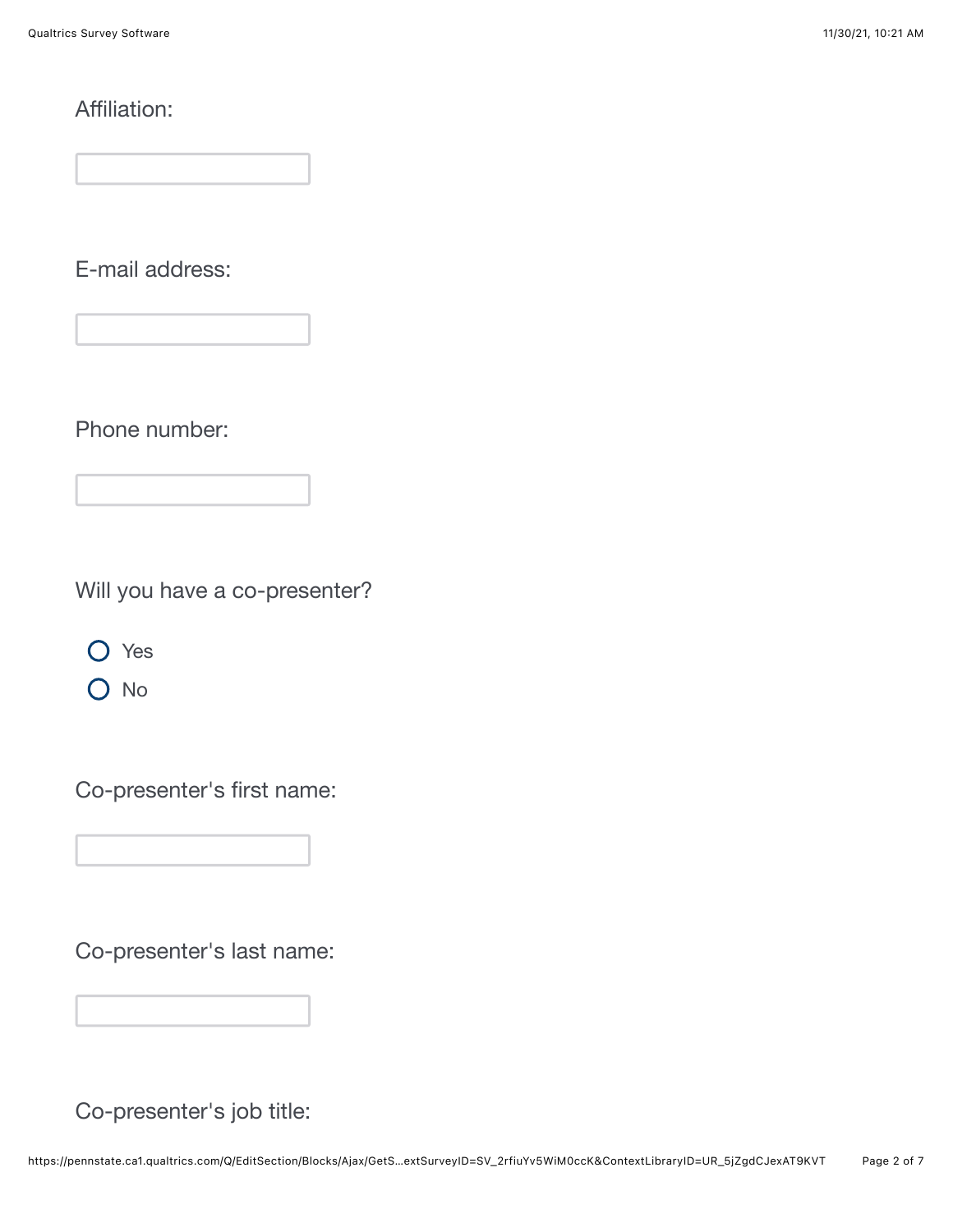Co-presenter's affiliation:

Co-presenter's e-mail address:

Co-presenter's phone number:

Title for Proposed Presentation:

Presentation Description: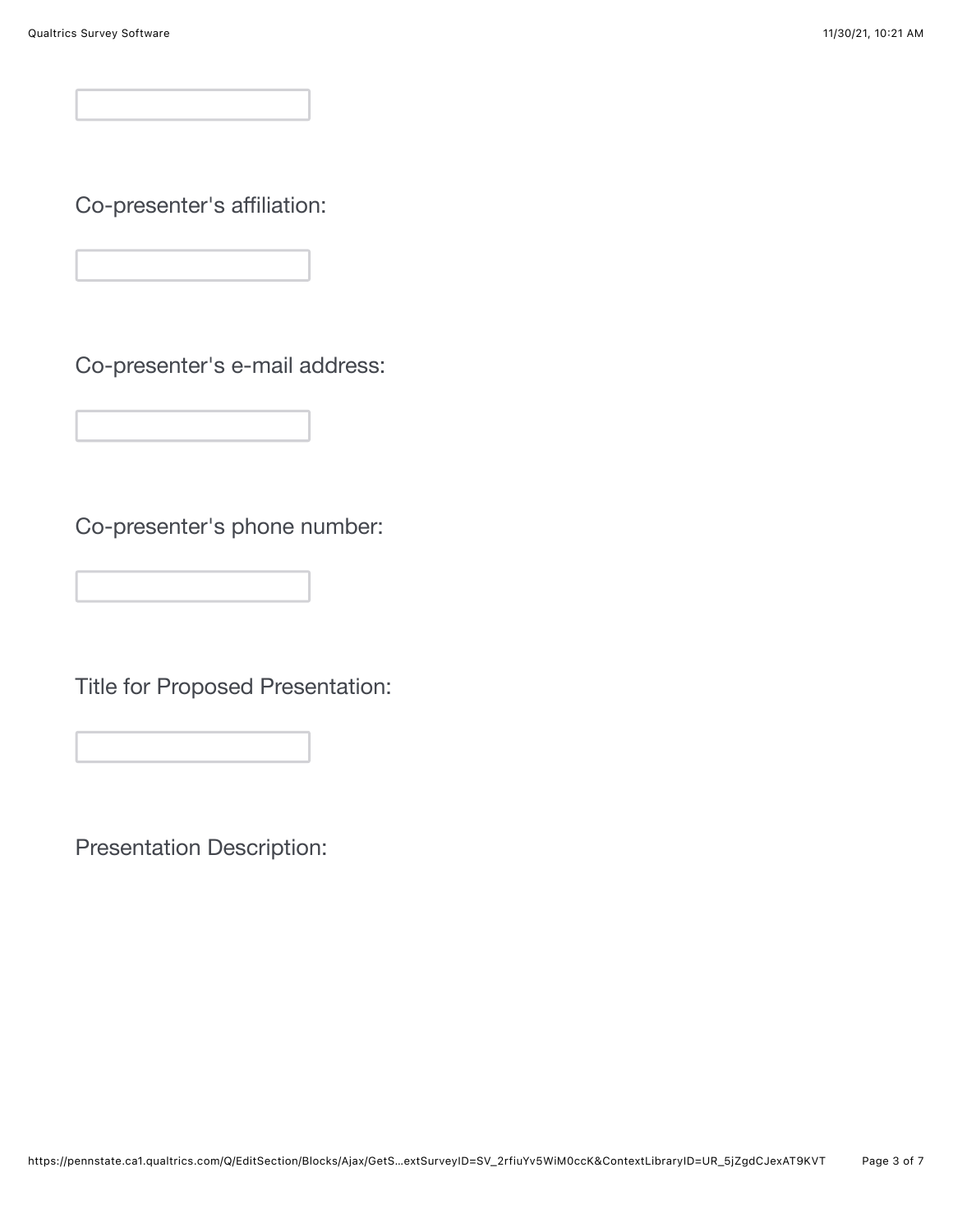Please select the topic area(s) below in which you feel your presentation would fit or propose an additional topic area.

- □ Connecting Child Nutrition Programs with Farmers/Producers
- Student Engagement in Farm to School or Farm to Early Care and Education
- Funding Farm to Child Nutrition Iniatives
- Overcoming Barriers to Local Purchasing
- $\Box$  Implementation of Pennsylvania Harvest of the Month
- School Gardens/Gardening in Early Care and Education Settings
- Other. Please describe:

Please indicate the target audience(s) for your presentation. (If you select an Early Care and Education audience and your proposal is accepted, additional information will be needed related to the PD registry.)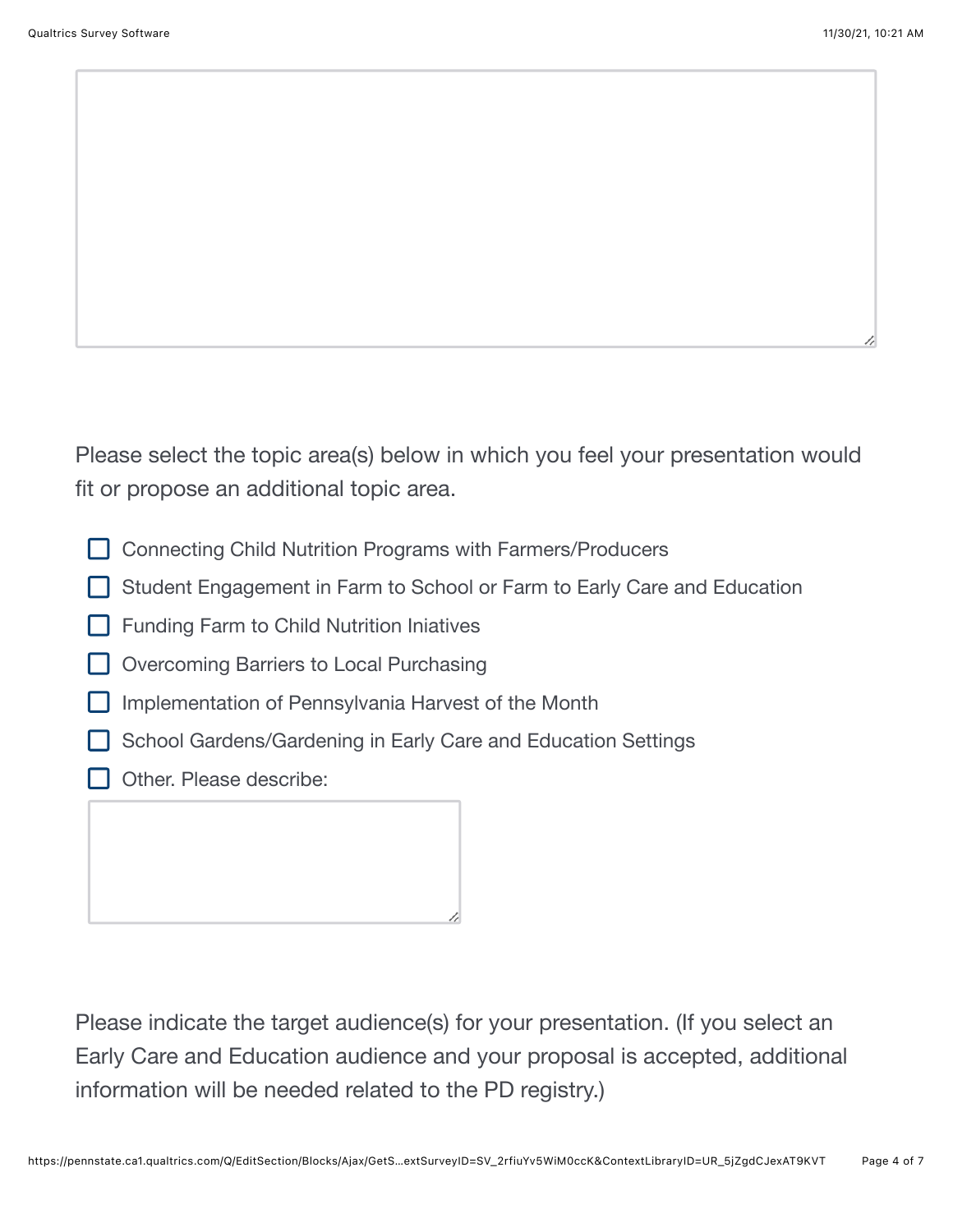

Early Care and Education food service providers

- $\Box$  K-12 educators
- School Food Service Directors
- Producers/Distributors
- Other. Please describe:

Please indicate the proposed length and format of your presentation.

- $\Box$  10-15 minutes (as a panelist alongside other presenters on a similar topic)
- $\Box$  30-45 minute lecture
- $\Box$  30-45 minute discussion
- $\Box$  60 minute eductational display

If your presentation addresses racial and/or social equity in farm to child nutrition, please describe:

Please describe any relevant farm to child nutrition experience you have had and how you envision becoming a more sustainable partner in farm to child nutrition in Pennsylvania. (For examples: If you are a producer, would you be interested in hosting virtual or live field trips or visiting a school? If you are an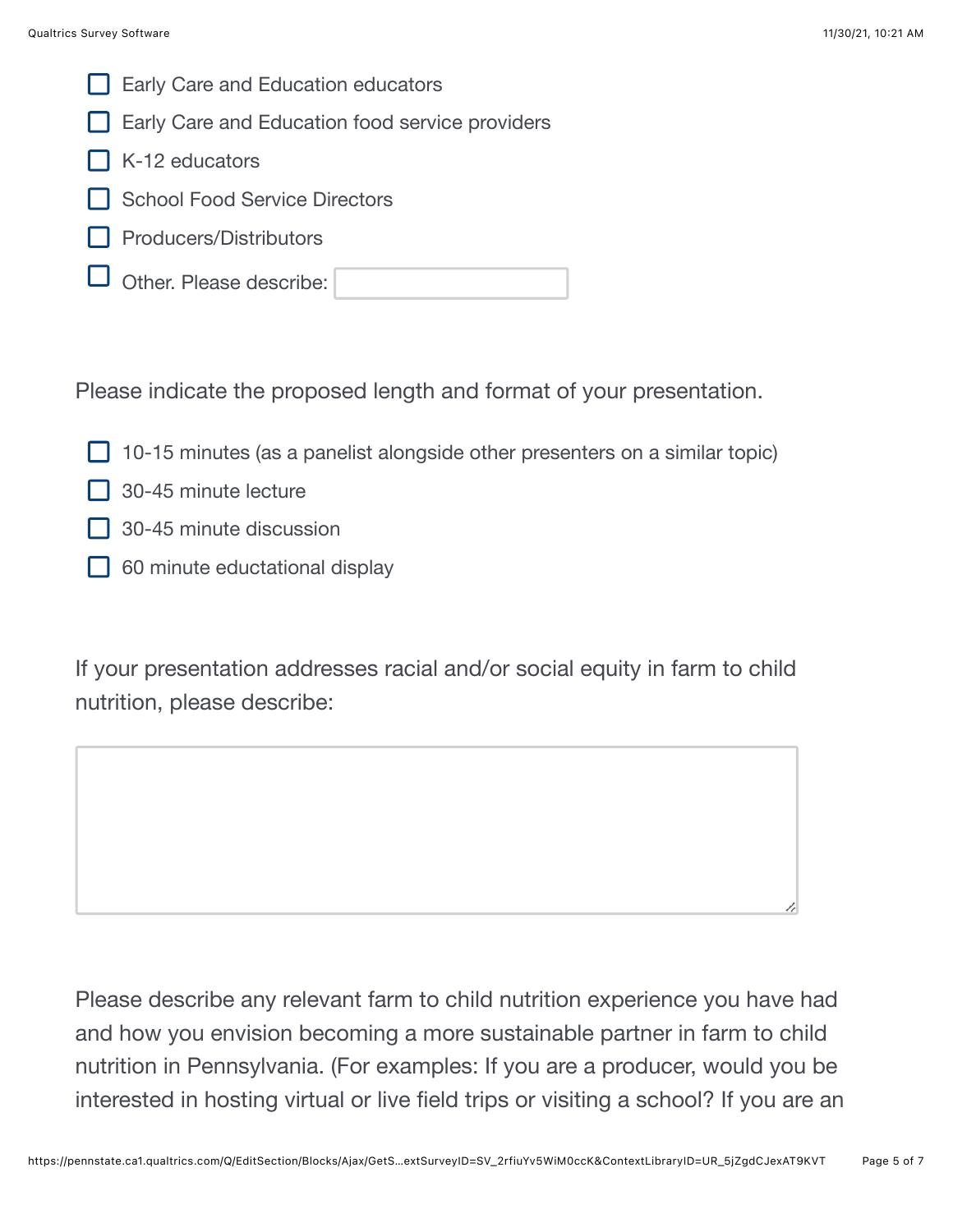educator, would you be interested in networking with other educators about teaching children about agriculture or in helping to collect farm to school lesson plans? If you are a child nutrition program operator, would you be interested in procuring more foods that are produced/grown locally or providing information to children about the source of their food?)

A limited number of speaker stipends (approximately \$200) is available. Would you like to be considered for receiving one of these stipends? (Conference registration is free.)

O No

 $\bigcirc$  Yes, but I can likely be involved even if I do not receive a stipend.

 $\bigcirc$  Yes. I would not be able to be involved unless I receive a stipend.

Please provide an estimate of your costs to attend/present at the summit.